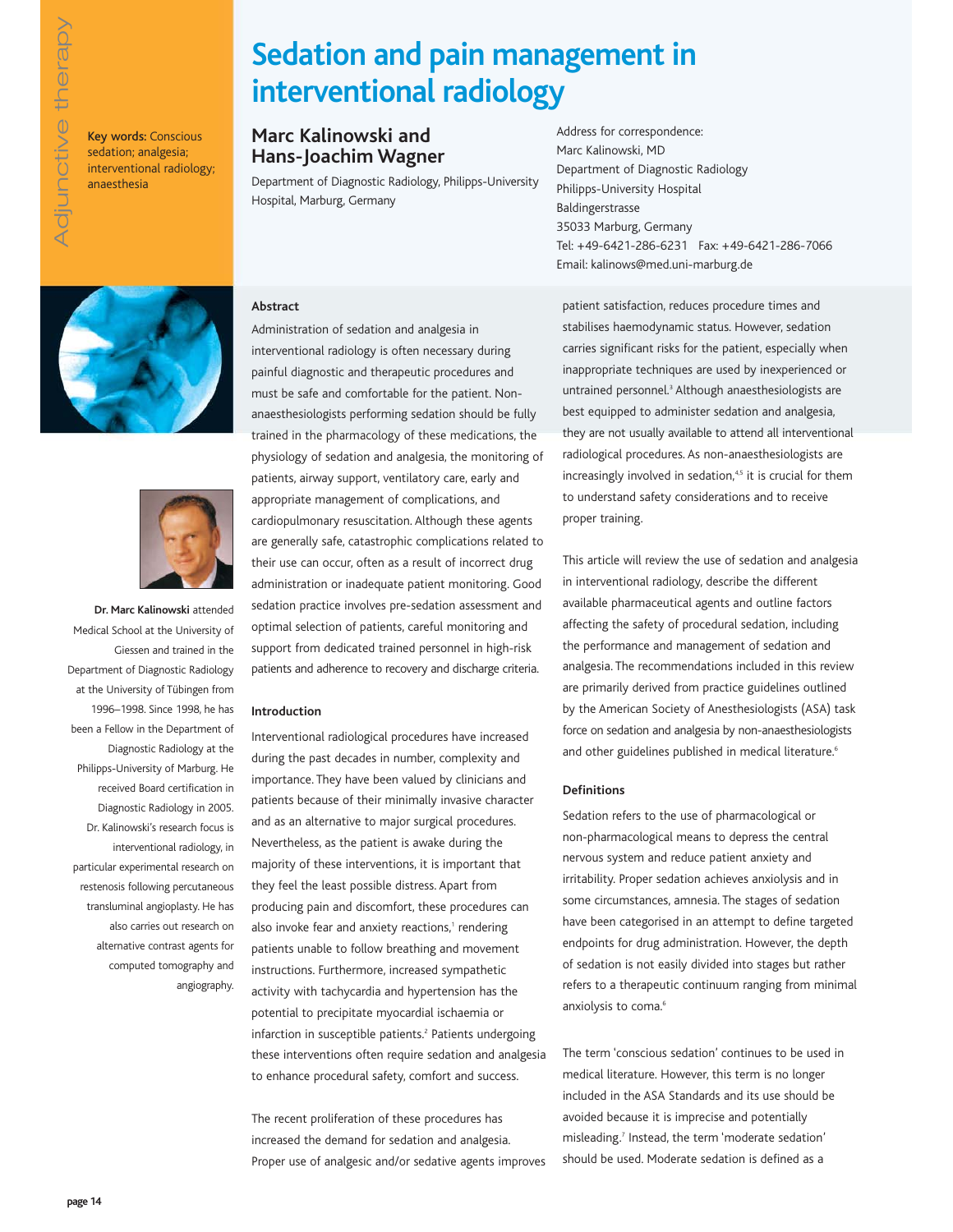

minimally depressed level of consciousness that retains the patient's ability to independently and continuously maintain airway patency and respond appropriately to physical stimulation or verbal commands. It is produced by a pharmacological or non-pharmacological method or a combination of these (see Table 1).

|                            | <b>Minimal</b><br>sedation<br>('Anxiolysis')                                                                       | <b>Moderate</b><br>sedation<br><i><b>('Conscious</b></i><br>sedation') | <b>Deep</b><br>sedation                                                      | General<br>anaesthesia                           |  |
|----------------------------|--------------------------------------------------------------------------------------------------------------------|------------------------------------------------------------------------|------------------------------------------------------------------------------|--------------------------------------------------|--|
| Responsiveness             | Normal<br>Purposeful<br>response<br>response<br>to verbal<br>to verbal<br>stimulation<br>or tactile<br>stimulation |                                                                        | Purposeful<br>response<br>following<br>repeated or<br>painful<br>stimulation | Unarousable.<br>even with<br>painful<br>stimulus |  |
| Airway patency             | Unaffected                                                                                                         | No intervention<br>required                                            | Intervention<br>may be<br>required                                           | Intervention<br>often<br>required                |  |
| Spontaneous<br>ventilation | Unaffected                                                                                                         | Adequate                                                               | May be<br>inadequate                                                         | Frequently<br>inadequate                         |  |
| Cardiovascular<br>function | Unaffected                                                                                                         | Usually<br>maintained                                                  | Usually<br>maintained                                                        | May be<br>impaired                               |  |

*Table 1. Definitions of levels of sedation adapted from guidelines for sedation and analgesia by non-anaesthesiologists*

The difference between analgesia and conscious sedation is the intent. With conscious sedation, the intention is to produce an altered mental state as opposed to analgesia. Sedation and analgesia are distinct processes: some patients require primarily sedation, some primarily analgesia provided by opioids or local anaesthetic agents, and some both of them. Painful procedures often require both sedation and analgesia because sedation alone in the presence of pain may cause confusion and restlessness. Non-painful procedures in uncooperative patients may require sedation alone. Drugs and techniques should be selected on a case-by-case basis according to the effect desired, procedural requirements and the needs of the individual patient.<sup>8</sup> Medication should be administered in an attempt to achieve the following goals:

- To provide adequate analgesia, sedation, anxiolysis and amnesia during the procedure.
- To control unwanted motor behaviour that inhibits the performance of the procedure.
- To rapidly return the patient to a state of consciousness.

• To minimise the risk of adverse events related to the procedure.

The pharmacological profile of the most commonly used drugs for the administration of sedation and analgesia is summarised in Table 2. The lower end of the dose range should be used initially to cater for inter-patient differences.

| <b>Drug name</b>       | <b>Effects</b>                                       | Route of<br>administration                      | <b>Initial</b><br>bolus<br>dose<br>(mg/kg)                                  | Incremental<br>dose (mg)            | <b>Onset</b><br>(min)                                 | <b>Duration</b><br>(min)                            | <b>Remarks</b>                                                                 |
|------------------------|------------------------------------------------------|-------------------------------------------------|-----------------------------------------------------------------------------|-------------------------------------|-------------------------------------------------------|-----------------------------------------------------|--------------------------------------------------------------------------------|
| <b>Hypnotics</b>       |                                                      |                                                 |                                                                             |                                     |                                                       |                                                     |                                                                                |
| Midazolam              | Sedation.<br>anxiolysis,<br>amnesia.<br>no analgesia | IV<br><b>IM</b><br>Oral<br>Transnasal<br>Rectal | $0.05 - 0.1$<br>$0.1 - 0.15$<br>$0.5 - 0.75$<br>$0.2 - 0.5$<br>$0.25 - 0.5$ | 1.0                                 | 2<br>$10 - 20$<br>$15 - 30$<br>$10 - 15$<br>$10 - 20$ | $45 - 60$<br>60-120<br>$60 - 90$<br>60<br>$60 - 90$ | May cause respiratory<br>depression, reduced<br>dose in hepatic<br>dysfunction |
| Diazepam               | Sedation.<br>anxiolysis                              | IV                                              | $0.05 - 0.2$                                                                | $1 - 2$                             | $2 - 3$                                               | 360                                                 | May cause respiratory<br>depression                                            |
| Propofol               | Anaesthetic.<br>sedation                             | IV                                              | 25-75 µg/kg/min<br>infusion                                                 | 1                                   | $3 - 5$                                               |                                                     | May cause transient<br>apnoea and hypotension                                  |
| Ketamine               | Analgesia,<br>amnesia                                | IV<br><b>IM</b><br>oral                         | $1 - 1.5$<br>$4 - 5$<br>$5 - 10$                                            | $5 - 10$                            | $1 - 2$<br>$3 - 5$<br>$15 - 30$                       | $40 - 60$<br>$90 - 150$<br>120-240                  | Lower dose if<br>aiven with<br>midazolam                                       |
| <b>Analgesics</b>      |                                                      |                                                 |                                                                             |                                     |                                                       |                                                     |                                                                                |
| Fentanyl               | Analgesia                                            | IV                                              | $0.001 - 0.005$                                                             | 25 µg/dose<br>Repeat every<br>3 min | $2 - 3$                                               | $20 - 30$                                           | May cause respiratory<br>depression.<br>nausea                                 |
| Sufentanil             | Analgesia                                            | IV                                              |                                                                             | 2 µg/dose                           | $2 - 3$                                               | 15                                                  |                                                                                |
| Remifentanil           | Analgesia                                            | IV                                              |                                                                             | $0.1 - 0.2$<br>ug/kg/min            | $3 - 5$                                               | $5 - 7$                                             | May cause respiratory<br>depression and<br>hypotension                         |
| Morphine               | Analgesia                                            | IV<br><b>IM</b>                                 | $0.1 - 0.2$<br>$0.1 - 0.2$                                                  | $\overline{2}$                      | $4 - 6$<br>$10 - 20$                                  | 120-240<br>240-360                                  | May cause respiratory<br>depression, nausea                                    |
| <b>Reversal agents</b> |                                                      |                                                 |                                                                             |                                     |                                                       |                                                     |                                                                                |
| Naloxone               | Opioid<br>reversal                                   | <b>IM</b>                                       | 40 ua/dose<br>Repeat every<br>$2$ min<br>Maximum 2 mg                       |                                     | $\mathfrak{p}$                                        | $20 - 40$                                           |                                                                                |
| Flumazenil             | Benzodiazepine<br>reversal                           | <b>IM</b>                                       | 200 µg/dose<br>Repeat every<br>1 min<br>Maximum 1 mg                        |                                     | $1 - 2$                                               | $30 - 60$                                           |                                                                                |

*Table 2. Medications commonly used for sedation*

Sedative dosage needs to be decreased in the elderly or sick patient and in those with organ dysfunction, highlighting the importance of pre-sedation assessment. For non-anaesthesiologists, a stepwise protocol should be used defining the initial, incremental and maximum dosage found to be safe and effective.<sup>9,10</sup>

#### **Pharmaceutical agents**

*Hypnotics and sedative drugs Benzodiazepines* produce a dose-related CNS depression. They cause anxiolysis, antegrade amnesia,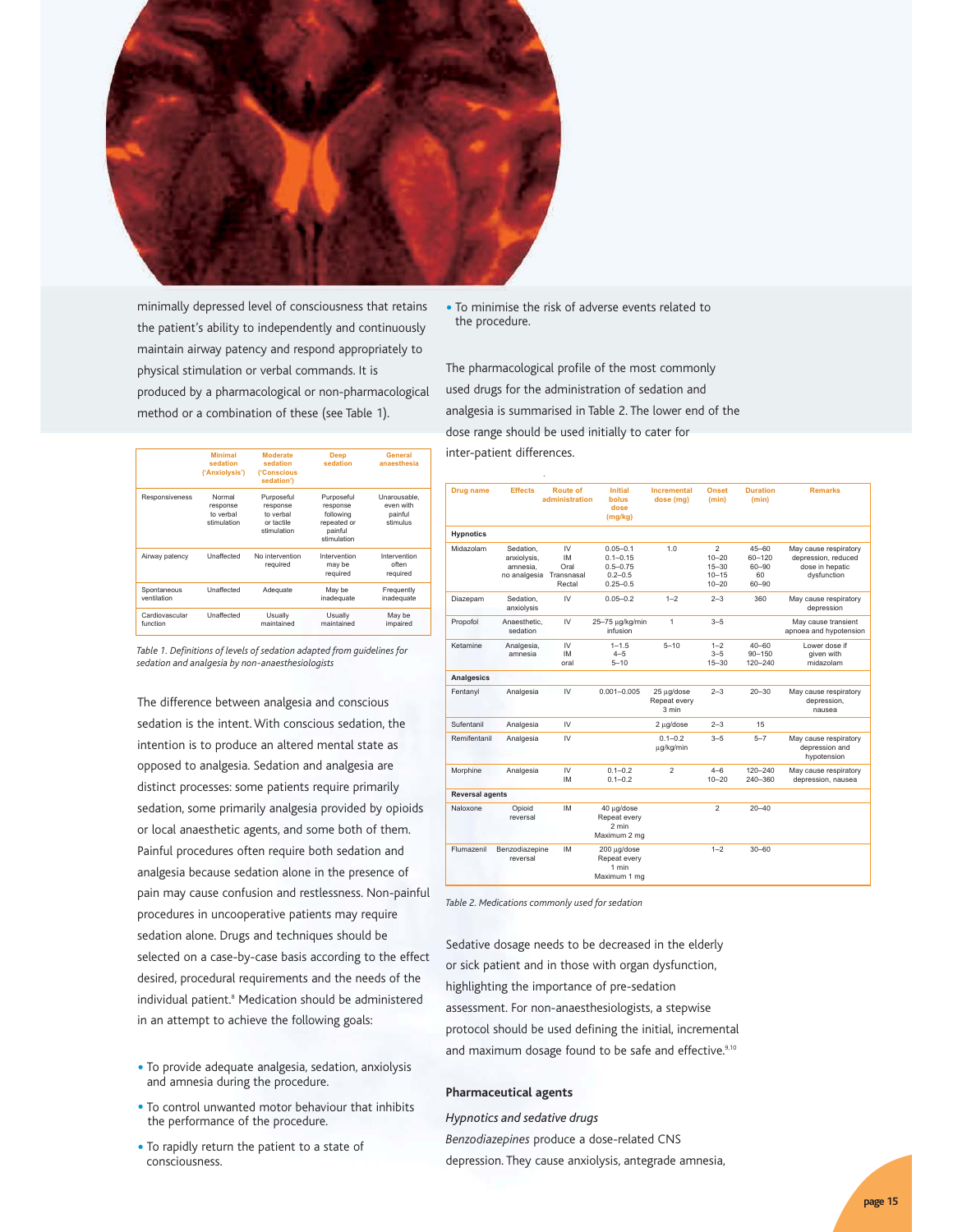## **Sedation and pain management in interventional radiology** *continued*

**Marc Kalinowski and Hans-Joachim Wagner**



hypnosis and have an anticonvulsive effect. They have no analgesic effects and, for this reason, they should be combined with opioids when analgesia is required in addition to sedation. The most commonly used benzodiazepines for sedation are midazolam and diazepam. Their short-acting sedative effects combined with rapid recovery and low risk of respiratory depression makes these drugs the favoured sedative agents for use by non-anaesthesiologists.<sup>5,9</sup>

*Hypnotic drugs* like propofol and ketamine are intravenous general induction anaesthetic agents. At sub-hypnotic doses, these have good sedative and antiemetic properties. Propofol has no analgesic effects and is often combined with opioids, such as fentanyl. Propofol can rapidly cause apnoea even in low sedative doses and consequently current guidelines recommend that propofol only be used under supervision of an anaesthesiologist.<sup>11</sup> However, it has been shown that titrated doses of propofol can be used for effective sedation during interventional radiological procedures without inducing hypoxaemia or hypercapnia.<sup>5</sup>

#### *Miscellaneous*

*Nitrous oxide* has good analgesic effects and may be useful for short duration procedures. However, it must be used in well-ventilated rooms to avoid affecting the operator. Inappropriate use can lead to severe hypoxaemia and the risk of aspiration $12$ *Chloral hydrate* has long been used for paediatric sedation, although it has a long duration of action and residual effects are common. Motor imbalance, agitation and restlessness can occur after the patient is discharged home. Use is now restricted to children younger than 3 years of age.<sup>13</sup>

Other drugs like methohexital, thiopental and etomidate are potent drugs for inducing general anaesthesia. Their use by non-anaesthesiologists is not recommended.

#### *Analgesics*

*Opioids* are potent analgesics and have a sedative effect, but may cause dysphoria, nausea, vomiting and respiratory depression. These adverse effects limit their use to painful procedures in which analgesia is required. Fentanyl is a short-acting opioid and small doses may reduce the required doses of sedatives. Fentanyl is favoured over other opioids because of its rapid onset and suitable duration of action. Sufentanil is a shortacting opioid that is eight-to-ten times more potent than fentanyl with a similar onset of effect. Remifentanil is a new opioid with a rapid onset which is administered by an infusion, titrated to the desired effect. Morphine is a long-acting opiate that is a sedative, anxiolytic and analgesic. Because of its longer duration of action, it is less suitable than a titratable and reversible agent.<sup>14,15</sup>

#### *Reversal agents*

These agents should be given in increments, waiting at least 1–2 minutes between each dose. Their use should be reserved for instances in which patients have inadvertently been sedated more deeply than was intended. Naloxone is an opioid reversal agent that reverses respiratory and analgesic effects. Because its duration of effect is shorter than that of some opioids, patients have to be closely monitored and repeat doses need to be given if mandated. Flumazenil is a benzodiazepine reversal agent. If administered, patients must be monitored for 2 hours to ensure that they do not become re-sedated.

#### *Clinical use*

Many different medications are available for sedation and analgesia during interventional radiological procedures and the drug or drug combination will vary depending on operator preference and skills. The following principles may help to ensure safe and effective use:

• Sedative drugs should be easily titrated to the desired clinical effect and should have a predictable onset and duration of effect with a rapid recovery.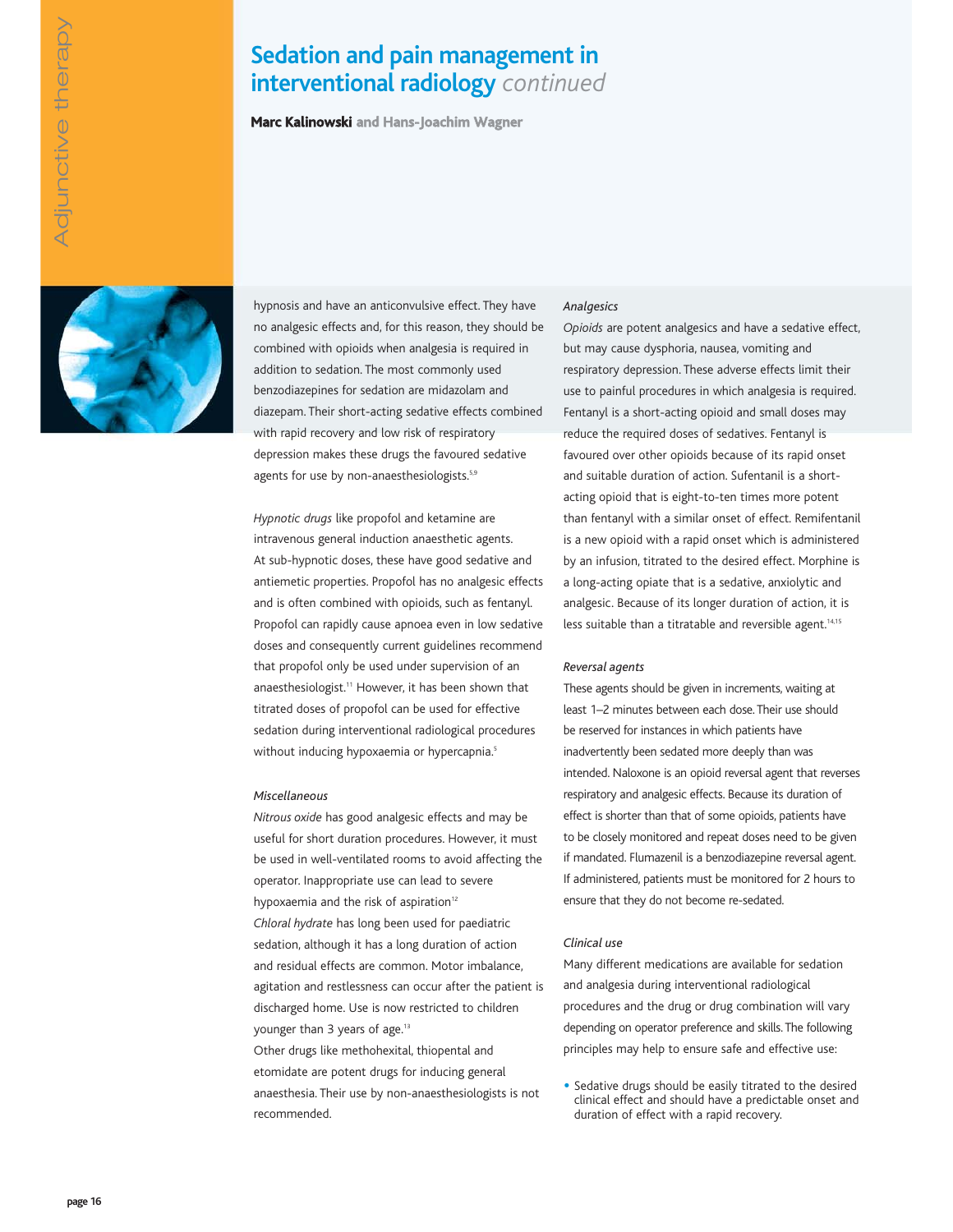

- Intravenous administration is favoured because it results in a more reliable rate of onset.
- Each drug should be given in increments.
- Appropriate time intervals need to be left between increments to allow the drug effect to be evaluated before the next incremental dose or a different drug is administered.
- Drug combinations need to be used prudently and according to the required effect and patient response.
- Repeated increments need to be given throughout the procedure to maintain an adequate level of patient comfort.

#### **Safety aspects**

#### *Staff and skills*

All personnel responsible for the administration of sedation and analgesia and monitoring must be capable of recognising and acting on complications of over-sedation. Personnel should be capable of maintaining airway patency and assisted ventilation and it is recommended that advanced cardiac lifesupport skills be immediately available. Two qualified individuals must be present to ensure adequate care. The radiologist is responsible for overseeing drug administration and ensuring patient safety while a second trained person (e.g. a nurse) must be present to monitor the patient. The practice of a single operator providing sedation should be condemned. Physicians and medical personnel involved in sedation should undergo regular re-certifications of advanced cardiac life support. Staff should also receive training in the use of sedative drugs and in the appropriate monitoring and management of complications.<sup>6,9,15</sup>

#### *Equipment and settings*

Appropriate equipment and drugs required for cardiopulmonary resuscitation and airway support should be available in the area where sedation is

conducted. In addition, adequate suctioning facilities, airway control devices such as endotracheal tubes and laryngoscopes, defibrillators and reversal agents should be available.

#### *Monitoring and patient care*

Monitoring during sedation is the key to a safe practice. All patients receiving moderate sedation should receive supplemental oxygen through nasal prongs or by mask and should have adequate venous access. Patients must be continuously monitored to assess the depth of sedation and to recognise signs of over-sedation. Vital signs (blood pressure, pulse, respiratory rate) should also be monitored continuously at appropriate intervals. Electrocardiographic monitoring should be used in patients with significant cardiovascular disease undergoing sedation. All patients should be monitored by pulse oximetry, although monitoring oxygenation is not a substitute for monitoring ventilatory function. Deeply sedated patients can hypoventilate and become significantly hypercapnic without becoming hypoxic if they are given supplemental oxygen. End-tidal CO2 monitoring may detect respiratory depression sooner than pulse oximetry.16-18 Table 3 summarizes recommendations for monitoring during analgosedation in interventional radiological procedures.

| <b>Monitoring parameters</b>              | <b>Comments</b>                                                                                                    |  |  |  |
|-------------------------------------------|--------------------------------------------------------------------------------------------------------------------|--|--|--|
| <b>Vital signs</b><br>Blood pressure (BP) | Recorded before and immediately after any drug<br>administration                                                   |  |  |  |
| Heart rate (HR)<br>Respiratory rate (RR)  | 5 minute recommended interval until patient<br>reached stable level, than every 15 minutes<br>throughout procedure |  |  |  |
| Oxygenation                               | Measured continuously by peripheral pulse oximetry<br>with appropriate alarms                                      |  |  |  |
| <b>Pulmonary ventilation</b>              | Must be checked visually or by auscultation<br>Alternative end-tidal CO <sub>2</sub> monitoring                    |  |  |  |
| Electrocardiography (ECG)                 | In all patients undergoing deep sedation and in<br>patients with significant cardiovascular disease                |  |  |  |

*Table 3. Recommendations for monitoring during analgo-sedation in interventional radiological procedures*